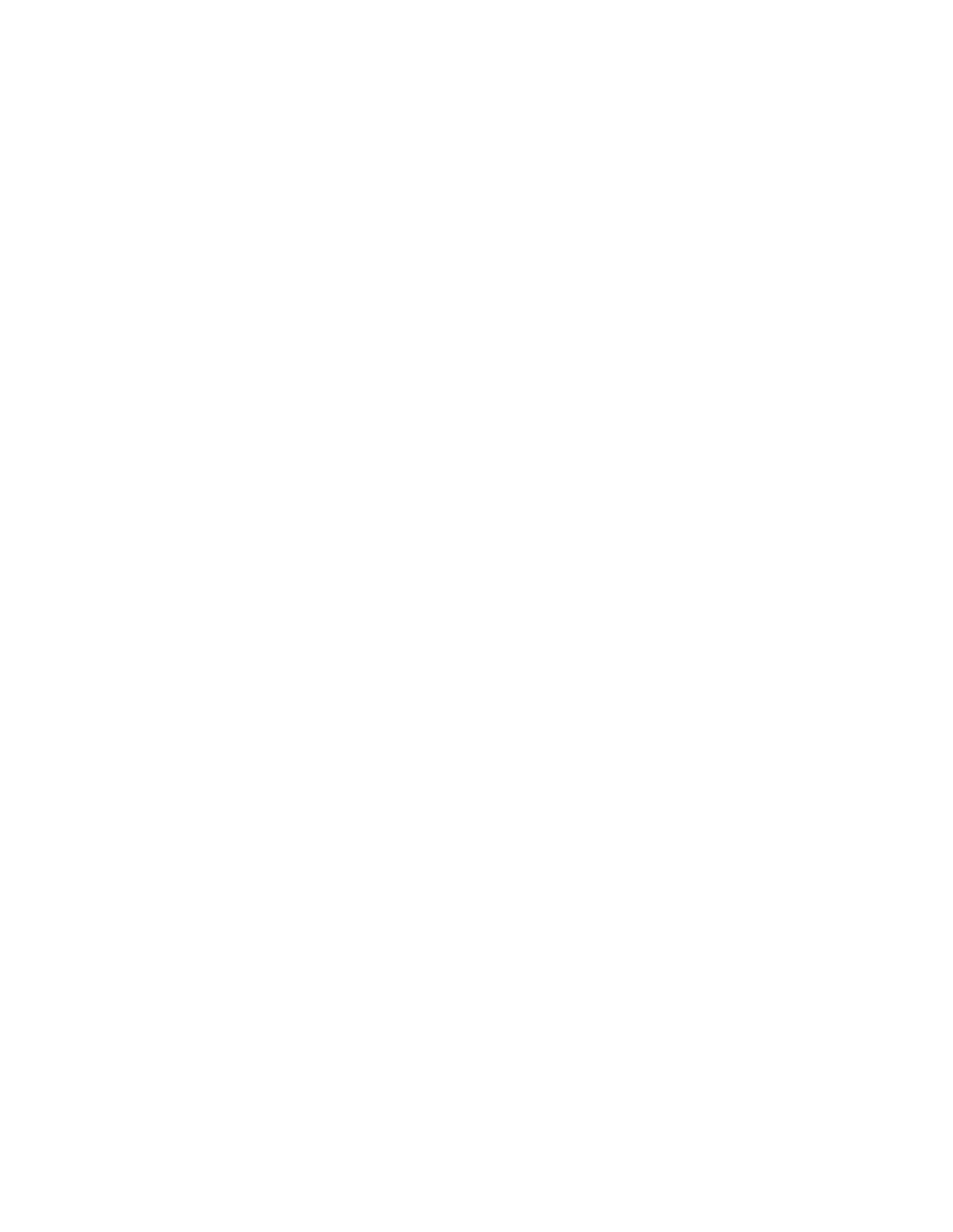### Course Description and Objectives

This course is an introduction to consumer and producer theory and closely related topics in microeconomic theory. Starting with standard assumptions about consumer preferences, we will develop the foundations for how economists model consumer behavior, demand for products, and more. The study of these topics is intended to give students a deeper understanding of microeconomic theory and economic modeling in general. Frequent (graded) homework assignments and exams and (ungraded) exercises will help you develop the analytical tools and economic intuition needed to understand and solve a variety of economic problems.

#### Course Information

- Office Hours: I am available in my office (331 Matherly Hall) on Fridays from 2pm-4pm. You can also reach me by email at jwhitman89@ufl.edu to schedule an appointment.
- Required Textbook: "Intermediate Microeconomics: A Modern Approach", 9th ed, by Hal R. Varian. ISBN: 978-0-393-91967-7.
- Recommended Text: "Workouts in Intermediate Microeconomics: A Modern Approach", by Theodore C. Bergstrom and Hal R. Varian.
- *Prerequisites* for this course are Principles of Microeconomics (ECO 2023) or equivalent) and Calculus I.
- Attendance is required but not graded. You are responsible for any material you may have missed during lectures and I do not distribute lecture notes. Please show up for class on time as late arrivals are very disruptive.
- Late work of any kind will not be accepted.
- Disruptive behavior during class will not be tolerated.
- *Cellphones* and other electronic devices (including laptops and tablets) may not be used during class, and should be turned off or silenced to avoid disrupting other students.

#### Assignments

Your grade is split across the following assignments:

- Problem Sets (10%)
- Miderm Exam  $1 (30\%)$
- Miderm Exam  $2(30\%)$
- Final Exam  $(30\%)$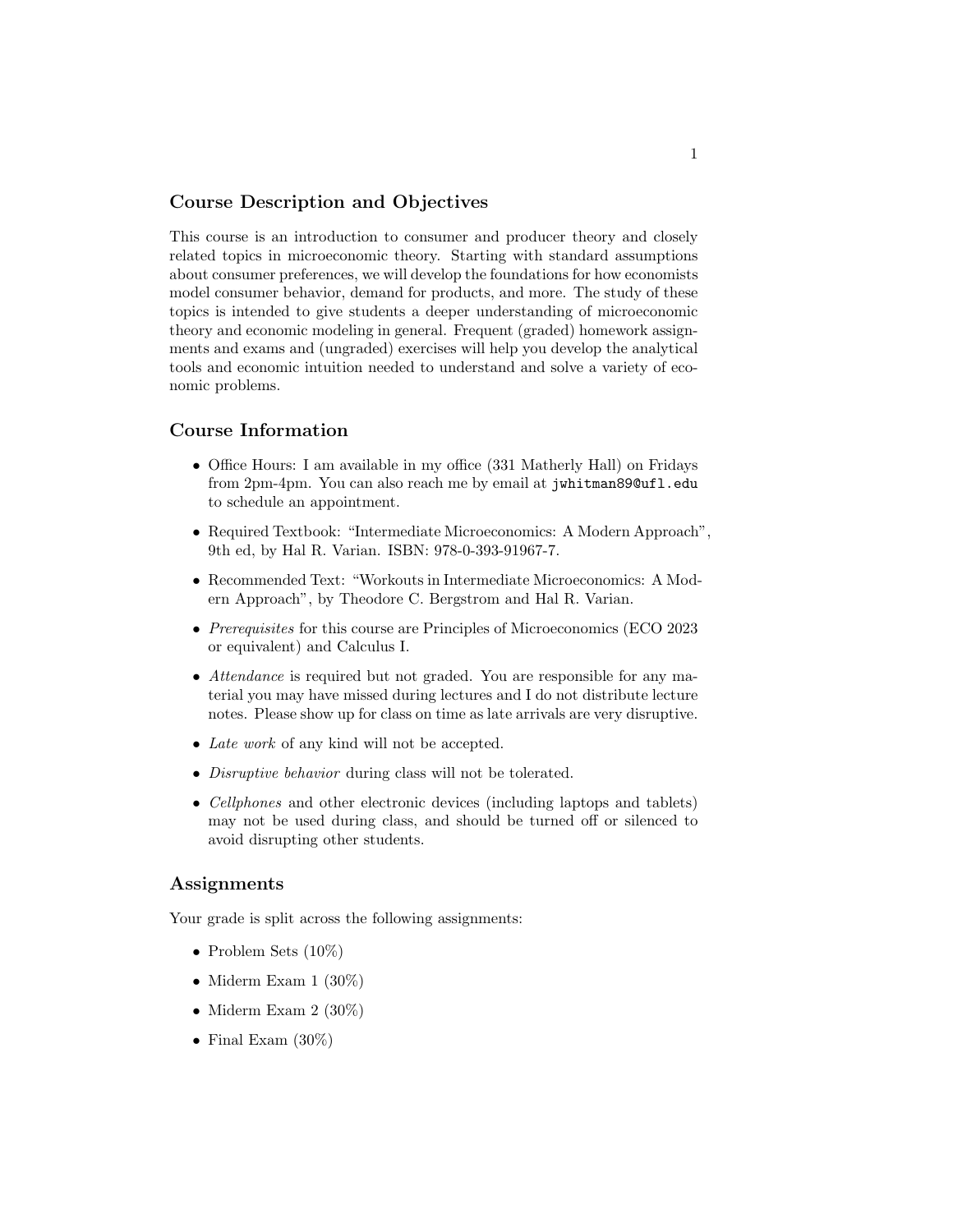Problem sets are generally due on Wednesdays until Spring Break, after which they are due on Mondays. Note the specific due dates listed in the course schedule below. You may study the problem sets with your classmates but every student must turn in their own work. Simply copying a classmate's work is not allowed. Your answers must be legibly written or typed and graphs drawn neatly. If I cannot read your answer, I cannot give you a grade! Staple pages together and write your name on the first page so your work is not lost. Problem sets are graded based on effort – not just correctness – so a well written yet incorrect answer can still receive full credit.

Exercises are additional problems that you can use for practice. They are not graded. Exercises will be posted online at my website.

Exams are given in class and closed book. You may not consult with others or use notes of any kind during the exam. Only simple four function calculators are allowed. Scientific, financial, and graphing calculators (anything more complicated than plus, minus, add and subtract) are not allowed. If you are unsure if your calculator is allowed, bring your calculator to class and ask. I do not bring extra materials to exams (such as calculators or pencils) so be sure to bring your own.

# Grading Policy and Scale

I do not offer incomplete grades or grade changes. Extra credit is only offered under special circumstances and at my discretion. If extra credit is offered, it will be offered to the entire class. Individual students will not receive extra credit assignments. The grading scale is as follows (I do not grade on a curve.):

- (A) 92-100 (A-) 90-91.99
- (B+) 88-89.99
- (B) 82-87.99
- (B-) 80-81.99
- $(C+)$  78-79.99
- (C) 72-77.99
- (C-) 70-71.99
- (D) 60-69.99
- (E) 0-59.99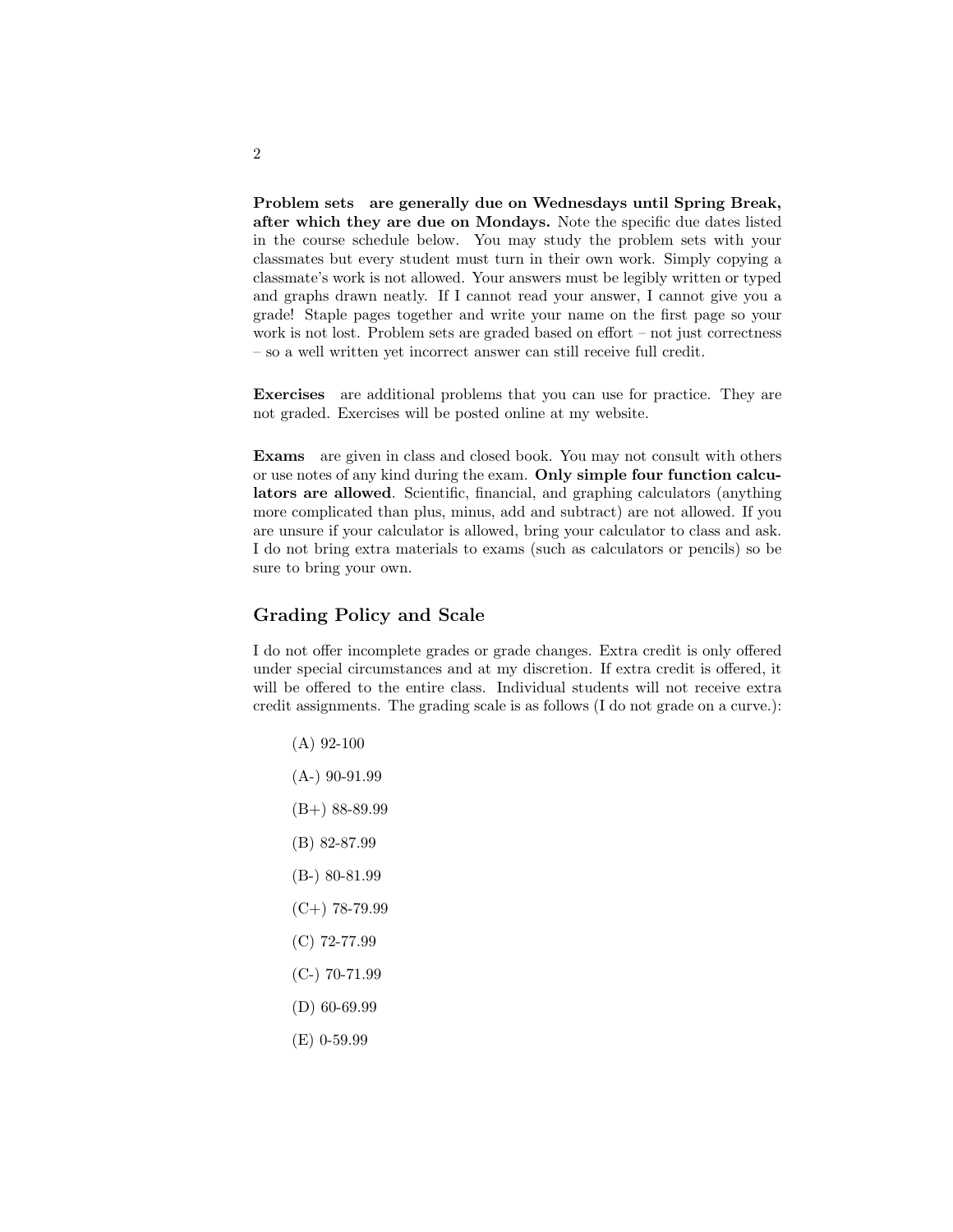These letter grades correspond to your GPA according to UF's grading point guidelines.  $<sup>1</sup>$ </sup>

#### Course Schedule (subject to change)

- Week 1  $(W)$  Syllabus and Introduction
- Week 2 (M) Preferences: Varian, Chapter 3 (W) Utility: Varian, Chapter 4
- Week 3 (M) Martin Luther King Day (no class) (W) Taxes, Subsidies, and Budget Constraints, Varian, Chapter 2 (W) Problem Set 1 Due
- Week 4 (M) Choice: Varian, Chapter 5 (W) Demand: Varian, Chapter 6 (W) Problem Set 2 Due
- Week 5 (M) Revealed Preference: Varian, Chapter 7 (W) Slutsky Equation: Varian, Chapter 8 (W) Problem Set 3 Due
- Week 6 (M) Midterm Exam 1 Review (W) Midterm Exam 1 (tentative)
- Week 7 (M) Buying & Selling Varian, Chapter 9 (W) Market Demand Varian, Chapter 15 (W) Problem Set 4 Due
- Week 8 (M) Equilibrium Varian, Chapter 16 (W) Uncertainty Varian, Chapter 12 (W) Problem Set 5 Due
- Week 9 (M) Spring Break (no class) (W) Spring Break (no class)
- Week 10 (M) Problem Set 6 Due (M) Technology Varian, Chapter 19 (W) Profit Maximization Varian, Chapter 20
- Week 11 (M) Problem Set 7 Due (M) Cost Minimization Varian, Chapter 21 (W) Cost Curves Varian, Chapter 22
- Week 12 (M) Midterm Exam 2 Review (W) Midterm Exam 2 (tentative)

 $^{\rm l}$ https://catalog.ufl.edu/ugrad/current/regulations/info/grades.aspx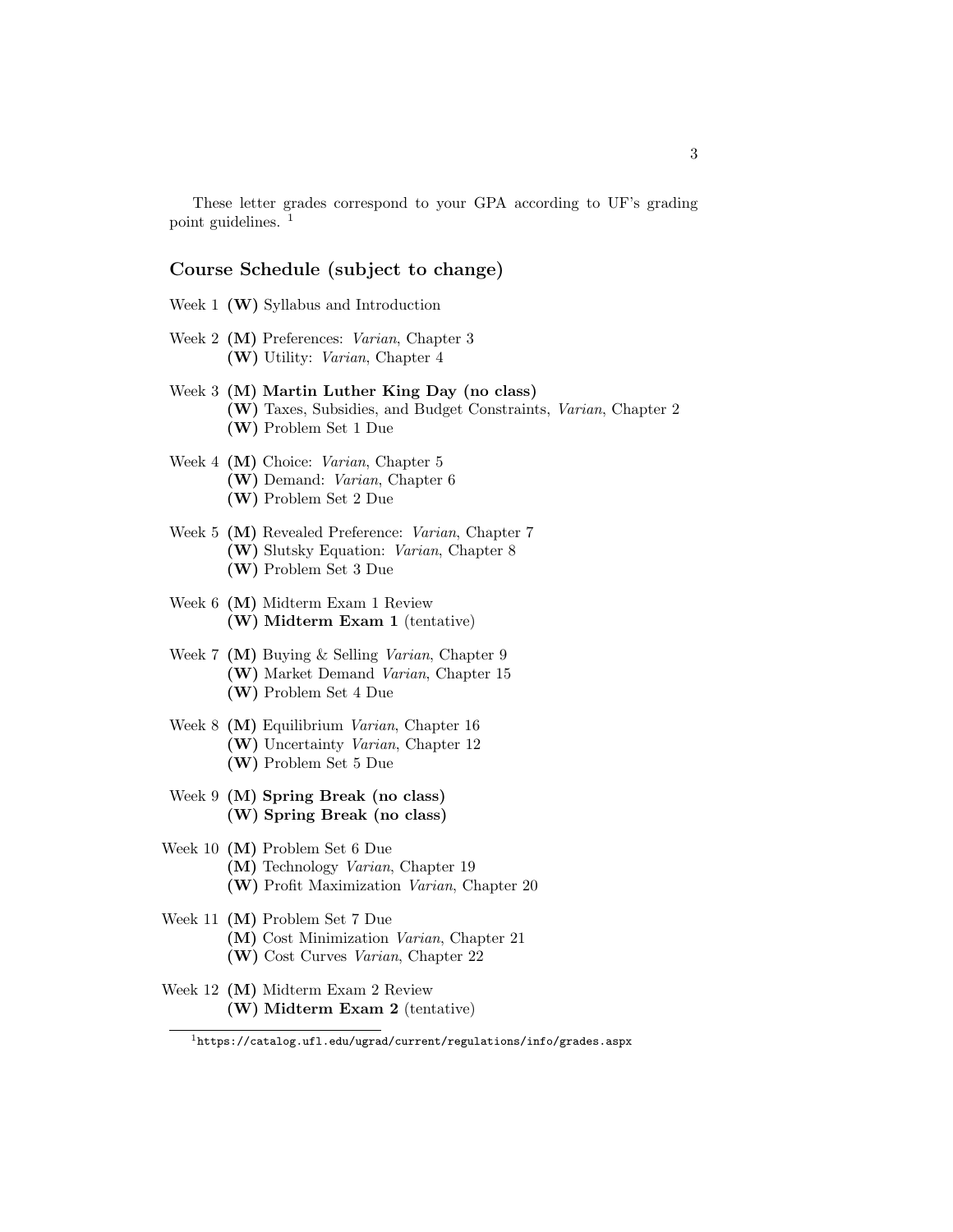- Week 13 (M) Supply Varian, Chapter 23 & 24 (W) Monopoly Varian, Chapter 25
	- (W) Problem Set 8 Due
- Week 14 (M) Problem Set 9 Due (M) Monopoly Behavior Varian, Chapter 26
	- (W) Oligopoly Varian, Chapter 28
- Week 15 (M) Problem Set 10 Due
	- (M) Exchange Varian, Chapter 32
	- (W) Welfare Varian, Chapter 34
- Week 16 (M) Final Exam Review (W) Final Exam

# Online Course Evaluation

Students in this course are expected to provide feedback on the quality of my instruction by completing online evaluations at https://evaluations.ufl.edu. Evaluations are typically open during the last two or three weeks of the semester, but I will endeavor to remind you of the specific times when they are open. Summary results of these assessments are available to you at https://evaluations.ufl.edu/results/. These evaluations help me become a better instructor so I strongly encourage you to complete them.

## Academic Honesty

I take academic honesty very seriously, as does the University of Florida. Any cheating or dishonest conduct in my class is unacceptable and will be sanctioned to the fullest extent possible, up to permanent expulsion from the University of Florida. The following is a statement from UF regarding academic honesty: "UF students are bound by The Honor Pledge which states, 'We, the members of the University of Florida community, pledge to hold ourselves and our peers to the highest standards of honor and integrity by abiding by the Honor Code. On all work submitted for credit by students at the University of Florida, the following pledge is either required or implied: On my honor, I have neither given nor received unauthorized aid in doing this assignment.' The Honor Code<sup>2</sup> specifies a number of behaviors that are in violation of this code and the possible sanctions. Furthermore, you are obligated to report any condition that facilitates academic misconduct to appropriate personnel. If you have any questions or concerns, please consult with the instructor or TAs in this class."

4

<sup>2</sup>http://www.dso.ufl.edu/sccr/process/student-conduct-honor-code/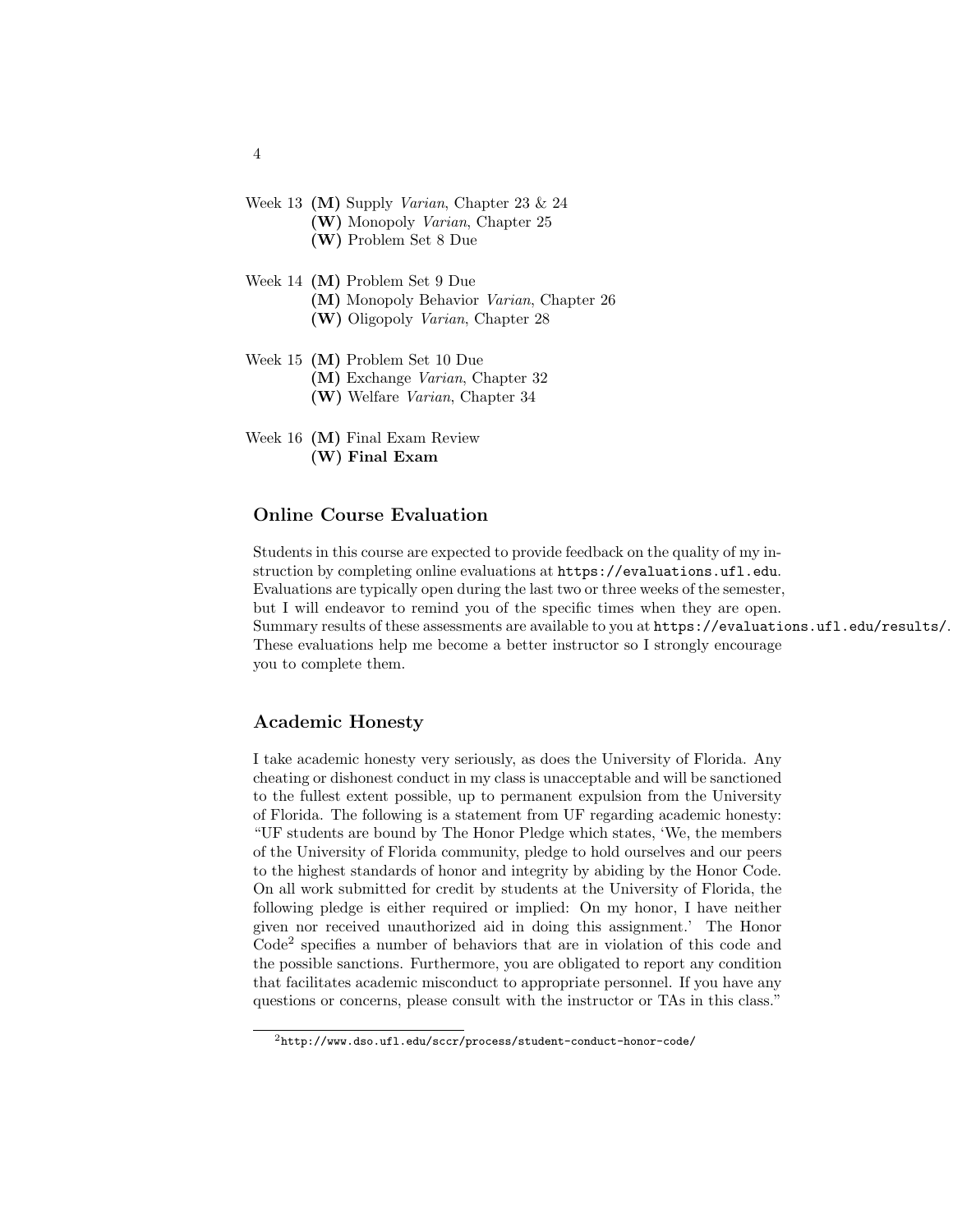## Students with Disabilities

Students with disabilities requesting accommodations should first register with the Disability Resource Center<sup>3</sup> by providing appropriate documentation. Once registered, students will receive an accommodation letter which must be presented to the instructor when requesting accommodation. Students with disabilities should follow this procedure as early as possible in the semester.

## Student Athletes

Student athletes are responsible for reporting any days they are unable to attend class due to conflicts with their athletic schedule by the second week of class.

## Student Wellness

Life does not stop for coursework. If you have a serious physical or mental health issue come up at any point, I strongly encourage you to seek help. The following are resources that may help you when life conspires against you:

- The Counseling and Wellness Center: http://www.counseling.ufl.edu/cwc/Default.aspx (352) 392-1575
- The University Police Department: (352) 392-1111 or 9-1-1 for emergencies.
- The Student Healthcare Center: http://shcc.ufl.edu/contact/

# Hints for Success

- Attend class. Even bad lectures are generally better than trying to learn brand new material on your own.<sup>4</sup>
- Take notes. UF students are among the smartest in the nation, but I doubt you will remember everything without writing things down!
- Study in groups. Two (or more) heads are better than one.
- Don't cram for the exam. You're better off studying a little bit every day than a lot the night before the test (I have learned this the hard way!).

 $3(352$ -392-8565), www.dso.ufl.edu/drc/

<sup>&</sup>lt;sup>4</sup>I leave it to you to decide whether or not I qualify as a bad lecturer!